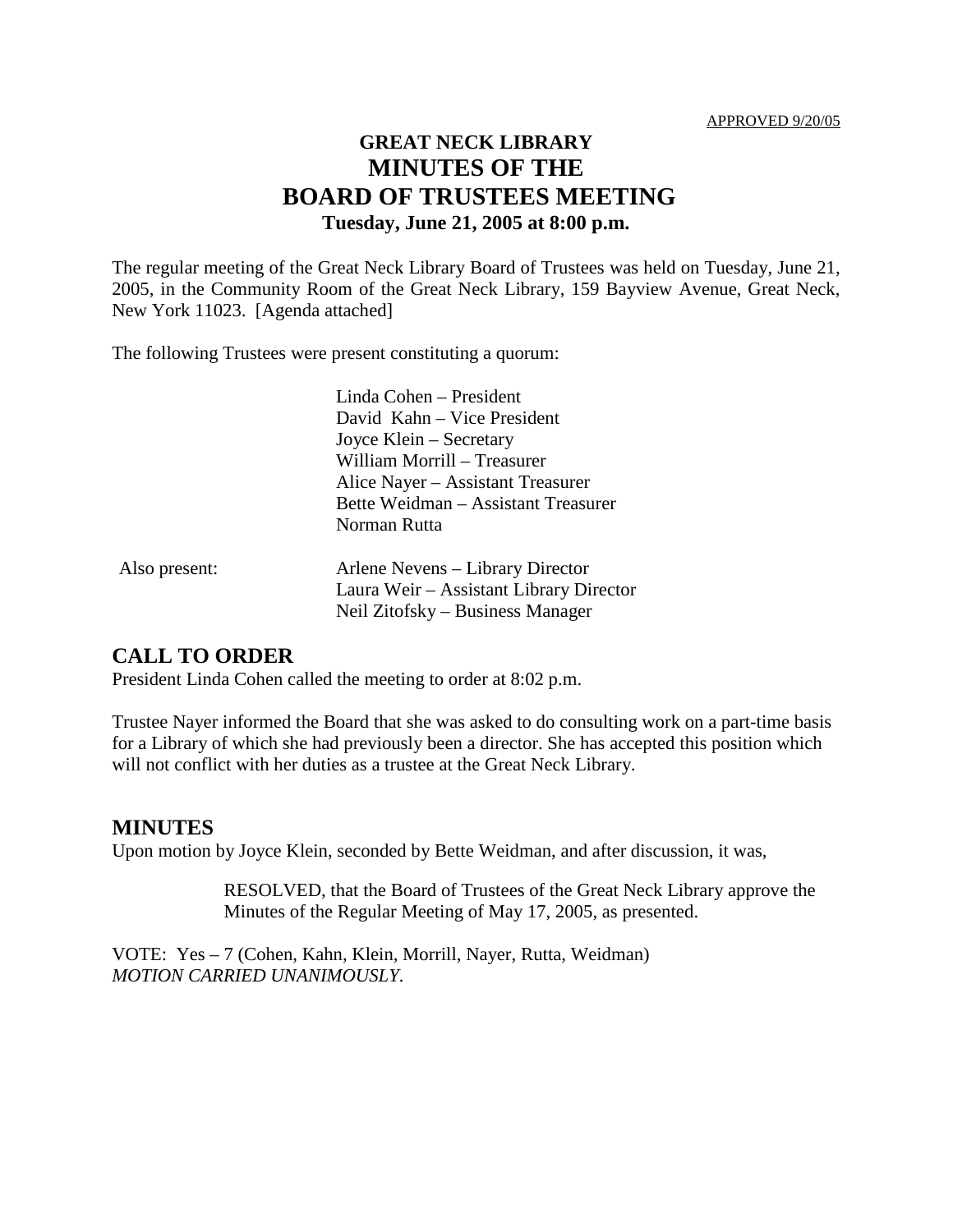## **TREASURER'S REPORT – PERSONNEL REPORT**

During the month of May 2005, revenue received was \$1,062,307. Total expenses were \$547,749.

At the close of business, May 31, 2005, total operating fund holdings were \$2,703,758. Of these funds \$2,699,438 was on deposit at HSBC and The Bank of New York, and \$4,320 was on hand in Petty Cash funds at Main and the Branches. This compares to a May 31, 2004, balance of \$2,796,696.

Additionally, the balance of the Main Building and Special Services fund was \$1,184,941; the Automated Library fund was \$132,506; the Restricted Gift fund was \$45,959; the Branch and Special Services fund was \$132,237. These funds totaled \$1,495,643 on May 31, 2005. The May 31, 2004, total was \$1,583,187.

Upon motion by William Morrill, seconded by Joyce Klein, and after discussion, it was,

**RESOLVED,** that the Board of Trustees of the Great Neck Library accept the June 21, 2005, Treasurer's Report with the Personnel Changes of May 14, 2005, through June 16, 2005.

VOTE:Yes – 7 (Cohen, Kahn, Klein, Morrill, Nayer, Rutta, Weidman) *MOTION CARRIED UNANIMOUSLY.*

Upon motion by William Morrill, seconded by Bette Weidman, and after discussion, it was,

**RESOLVED,** that the Board of Trustees of the Great Neck Library authorize the Treasurer, who has reviewed all checks and supporting documentation, to pay the persons named in the Check Register dated May 14, 2005, through June 16, 2005, Paid-Checks numbered 0020847 through 0020851, 0020913 through 0020918, 1143 through 1150, and 31700 through 31757 and To-Be-Paid checks numbered 31758 through 31885, the sums set against their respective names, amounting in the aggregate to \$263,091.16.

VOTE:Yes – 7 (Cohen, Kahn, Klein, Morrill, Nayer, Rutta,Weidman) *MOTION CARRIED UNANIMOUSLY.*

#### Audit

Henry Graber and Don Fischer of Graber & Co. presented the audit for the year which ended December 31, 2004. The Library, which was in full compliance with GASB 34, came within \$5,000 of the budget projection. The numbers represented the excellent financial condition of the Great Neck Library for that year.

Upon motion by Alice Nayer, seconded by Joyce Klein, and after discussion, it was,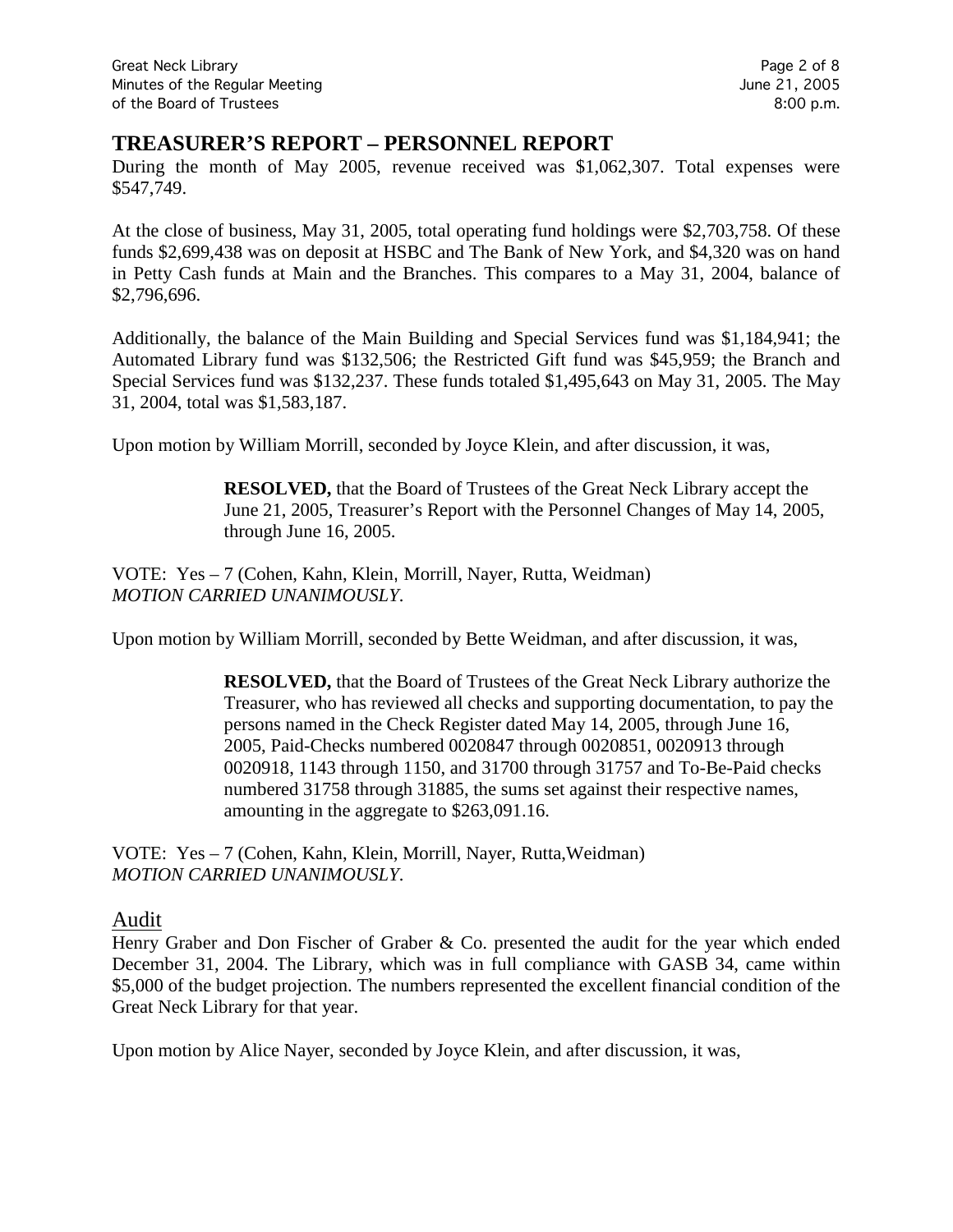**RESOLVED,** that the Board of Trustees of the Great Neck Library accept the Auditor's report for the year ended December 31, 2004.

Public Comments: Karen Rubin, unidentified gentleman

VOTE:Yes – 7 (Cohen, Kahn, Klein, Morrill, Nayer, Rutta, Weidman) *MOTION CARRIED UNANIMOUSLY.*

#### Budget Reallocation

Upon motion by Bette Weidman, seconded by William Morrill, and after discussion, it was,

**RESOLVED,** that the Board of Trustees of the Great Neck Library authorize the line-item changes to the 2005 Operating Budget as detailed in the 2005 Budget Revision analysis dated June 21, 2005, a copy of which is to be appended to the Minutes of this meeting, as well as to the copy of the 2005 Budget maintained on file for the public at Main and the Branches.

Public Comments: Ralene Adler, Stanley Dacher, Rebecca Gilliar

VOTE:Yes – 7 (Cohen, Kahn, Klein, Morrill, Nayer, Rutta, Weidman) *MOTION CARRIED UNANIMOUSLY.*

# **REPORTS**

#### Director (report attached)

The USA Patriot Act is up for renewal. However, there was legislation that was introduced that would exempt libraries from that act in that law enforcement officers would have to bring in a search warrant or a subpoena before they could come in for an inspection. This was passed by the House and is in the Legislature for finalizing.

For the second time in two years the Great Neck Library has won a grant from the American Library Association to do a series on Mind of Her Own: Fathers and Daughters in a Changing World. Five books will be discussed and a scholar has been arranged to participate. This series will be held in the evenings in the hopes of drawing out the younger population.

The Director spoke to the Landlord of the strip mall where the Lakeville Branch is located and he assured her that he had no intentions of emptying the mall but he is looking to rent where Rite Aid was located. The space where Party Giant was located has already been rented and they are awaiting Town approvals.

There was concern about security of library documents and email. This was the result of a piece of correspondence received at the Library that made reference to an email that was sent to the Director. The Director is concerned about how this email got out, if there was a hacker or some unauthorized person having access to the emails. She is going to look for a consultant to analyze how this happened and to track it. During this discussion, Rebecca Gilliar brought to the attention of the Board that that particular email was found by her and another person in one of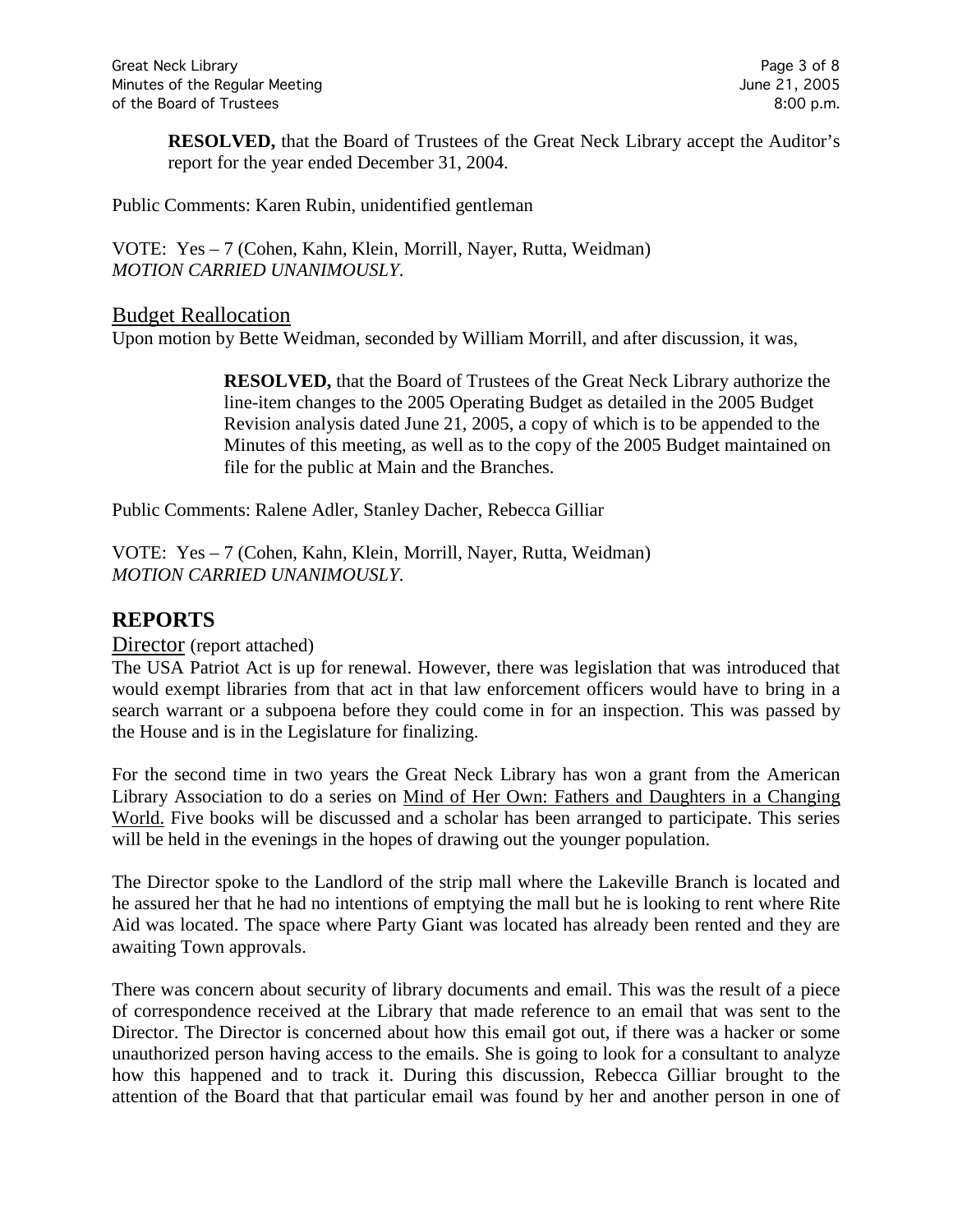the files in the Local History Collection Room while doing research. She then passed a copy of this email to the letter writer of the correspondence in question. Trustee Morrill directed Ms. Nevens and the Business Manager to check out the cost and report back to the Board to see how email can be made more secure. [amended 9/20/05 - Expert advice was no longer necessary as the document had handwriting and signature.]

Public Comment: Neil Lieberman, Rebecca Gilliar, Stanley Dacher

## Policy/Bylaws Committee

Committee Chair David Kahn reported on the Policy Committee meeting of June 6<sup>th</sup>.

- Book donation policy the committee agreed to retain the present section 1200 of the policy manual dealing with gifts.
- The Director will, prior to the winter book sale, seek volunteers from the community to assist staff in sorting through all the donations.
- $\bullet$  Email policy the committee in general agreed to add a new section to the policy manual, 200-70, use of email.
- Adoption of a Freedom of Information (FOIL) policy. This was further discussed at the next meeting of the Policy/Bylaws committee on June 21st. Report of the June 21<sup>st</sup> meeting will be presented to the Board at the next regular meeting.

Public Comments: Ralene Adler

# **OLD BUSINESS**

## Main Building Expansion

Upon motion by Linda Cohen, seconded by Joyce Klein, and after discussion, it was,

**RESOLVED,** that the Board of Trustees of the Great Neck Library take from the table the motion to abandon Plan III as the plan for the renovation and expansion of the Main Building.

Public Comments: Stanley Dacher

VOTE:Yes – 5 (Cohen, Klein, Morrill, Nayer, Rutta); No – 2 (Kahn, Weidman) *MOTION CARRIED.*

Upon motion by Linda Cohen, seconded by Norman Rutta, and after discussion, it was,

**RESOLVED,** that the Board of Trustees of the Great Neck Library abandon Plan III as the plan for the renovation and expansion of the Main Building.

Public Comments: Karen Rubin, Stanley Romaine, Jay Confino, Jo Ann Farley

VOTE:Yes – 4 (Cohen, Klein, Morrill, Rutta); No – 2 (Kahn, Weidman); Abstention – 1 (Nayer). *MOTION CARRIED.*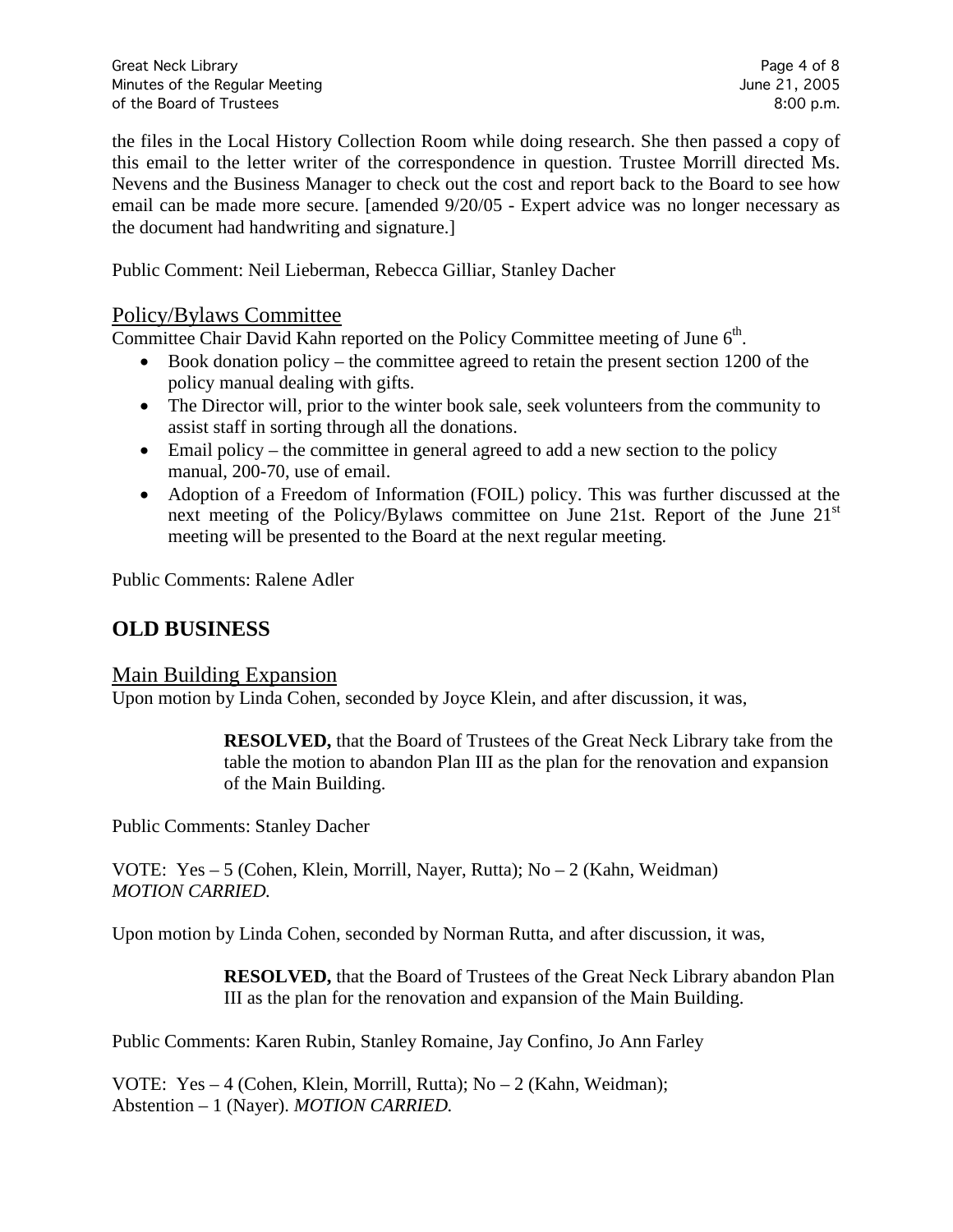#### Proposed Bylaw Change – Record Date

Upon motion by David Kahn, seconded by Norman Rutta, and after discussion, it was,

**RESOLVED,** that the Board of Trustees of the Great Neck Library place the following Bylaw amendment to change the Record Date for voting eligibility before the Great Neck Library Association membership for consideration at the October 31, 2005 Annual Meeting/Voting:

#### **Change the Record Date for the Annual Meeting to the 1<sup>st</sup> Monday of October (Article V,E)**

Article V, Section  $E - All$  members of the Association on the record date shall be eligible to vote at the Annual Meeting and at any special meeting. The record date for the Annual Meeting shall be 5:00 p.m. of the  $1<sup>st</sup>$  Tuesday of September **Monday of October** immediately preceding the Annual Meeting. The record date for any special meeting shall be  $5:00$  p.m. on the 30<sup>th</sup> day immediately preceding the special meeting.

VOTE:Yes – 7 (Cohen, Kahn, Klein, Morrill, Nayer, Rutta, Weidman) *MOTION CARRIED UNANIMOUSLY.*

#### Email Policy

Upon motion by Norman Rutta, seconded by Linda Cohen and after discussion, it was,

**RESOLVED** that the Board of Trustees of the Great Neck Library add a new section 200-70 to its Policy Manual as outlined below:

The Open Meetings Law is intended to provide the public with the right to observe the performance of public officials in their deliberations. That intent cannot be realized if members of a public body conduct public business as a body or vote by email or phone.

There is nothing in the Open Meetings law that would preclude members of a public body from conferring individually, by e-mail or telephone. However, a series of communications between individual members of telephone calls among the members which results in a collective decision, a meeting held by means of a telephone conference or a vote taken by e-mail would be inconsistent with law. Voting and action by a public body may only occur at a meeting during which a quorum has physically convened.

Allowable uses of email include: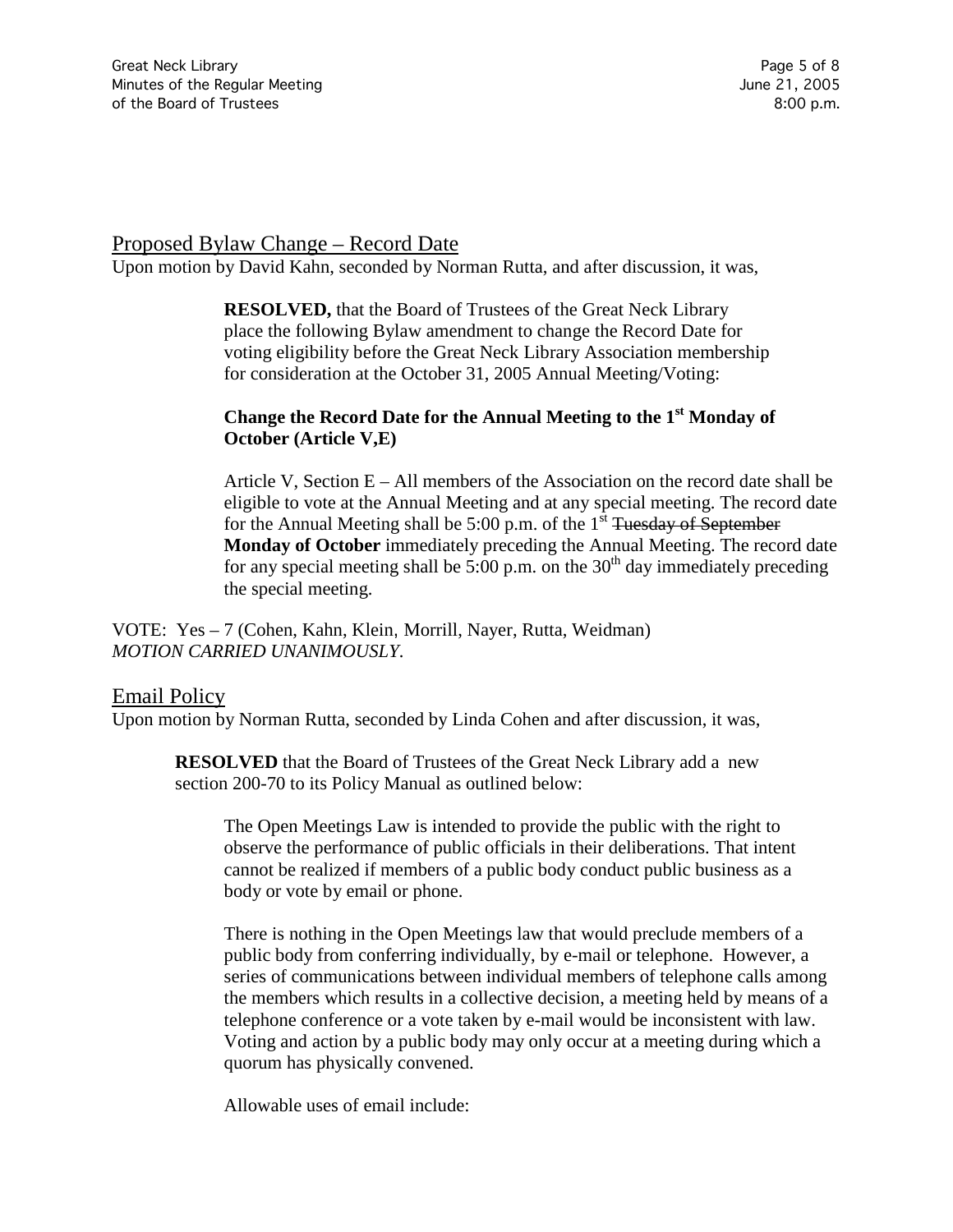- Communication from the Library Director/President of the Board to Trustees to set up and confirm committee meetings and then to reconfirm the date;
- Periodic updates between Board/Committee meetings from the Library Director/President of the Board to Trustees;
- Background information for committee meetings/discussions from the Library Director/President of the Board to Trustees;
- Follow-up email meetings from the Library Director/President of the Board to Trustees about outstanding issues.

Email between Trustees to discuss outstanding issues is not appropriate.

VOTE:Yes – 7 (Cohen, Kahn, Klein, Morrill, Nayer, Rutta,Weidman) *MOTION CARRIED UNANIMOUSLY.*

#### Holiday & Sunday Schedule

Christmas and New Year fall on a Sunday. Therefore, the Library will be closed on the Monday in observance of these holidays.

Upon motion by Joyce Klein, seconded by David Kahn and after discussion, it was,

**RESOLVED** that the Board of Trustees of the Great Neck Library approve the revisions to the Holiday and Sunday Schedule [for September 2005 to August 2006] as attached.

VOTE:Yes – 7 (Cohen, Kahn, Klein, Morrill, Nayer, Rutta, Weidman) *MOTION CARRIED UNANIMOUSLY.*

# **NEW BUSINESS**

New York Library Association (NYLA) Conference Upon motion by Alice Nayer, seconded by David Kahn and after discussion, it was,

> **RESOLVED,** that the Board of Trustees of the Great Neck Library approve the attendance of two members of the professional staff at the New York Library Association Conference to be held in Buffalo, New York, from October 26-29, 2005, at a cost not to exceed \$2,280 to be charged to the Travel/Conference line of the operating budget.

VOTE:Yes –7(Cohen, Kahn, Klein, Morrill, Nayer, Rutta, Weidman) *MOTION CARRIED UNANIMOUSLY.*

#### Trustee Workshop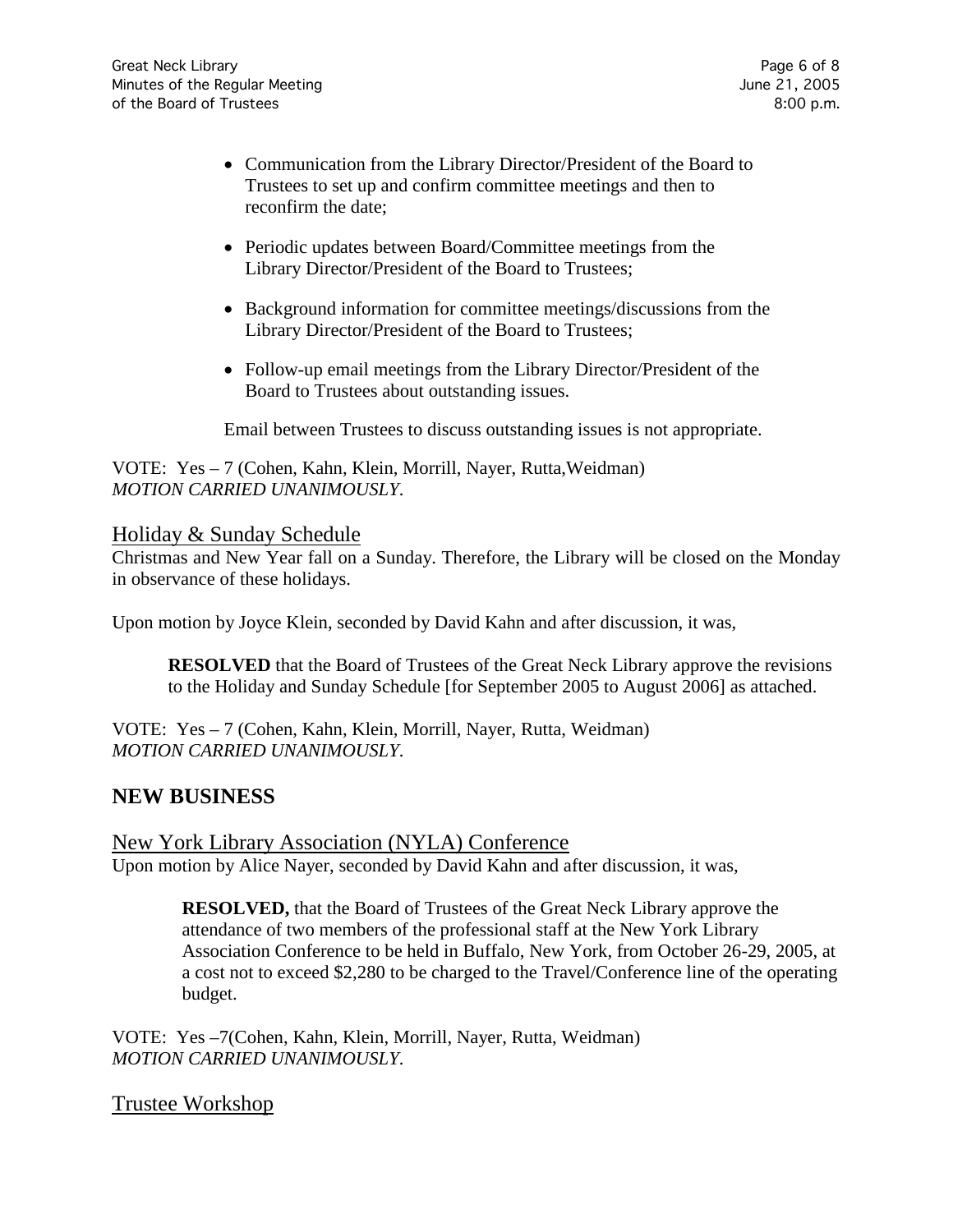Upon motion by Bette Weidman, seconded by Alice Nayer and after discussion, it was,

**RESOLVED,** that the Board of Trustees of the Great Neck Library authorize the Library Director to arrange a Trustee Workshop in September, led by Gerald Nichols, at a cost not to exceed \$350 to be charged to the Trustee Development line of the operating budget.

Public Comments: Ralene Adler

VOTE:Yes – 6 (Cohen, Kahn, Klein, Morrill, Nayer, Weidman); Opposed – 1 (Rutta) *MOTION CARRIED.*

#### Legal Retainer

Upon motion by David Kahn, seconded by Linda Cohen and after discussion, it was,

**RESOLVED,** that the Board of Trustees of the Great Neck Library approve the Legal Services Retainer Agreement with Behrens, Loew and Cullen at an annual fee of \$4,000, and an hourly rate of \$175 to be charged to the Legal fees line of the operating budget.

VOTE:Yes – 7 (Cohen, Kahn, Klein, Morrill, Nayer, Rutta, Weidman) *MOTION CARRIED UNANIMOUSLY.*

Foil Denial Appeals

Upon motion by Norman Rutta, seconded by Linda Cohen and after discussion, it was,

**RESOLVED,** that the Board of Trustees of the Great Neck Library accept the appeal of Ralene Adler for access to certain Library records as outlined in her FOIL request dated April 20, 2005, and the Library's response of May 9, 2005.

Public Comments: Ralene Adler

VOTE:Yes – 6 (Cohen, Kahn, Klein, Morrill, Nayer, Rutta); Opposed – 1 (Weidman) *MOTION CARRIED.*

Upon motion by Norman Rutta, seconded by Linda Cohen and after discussion, it was,

**RESOLVED,** that the Board of Trustees of the Great Neck Library accept the appeal of Marianna Wohlgemuth for access to certain Library records as outlined in her FOIL request dated April 21, 2005, and the Library's response of May 9, 2005.

Public Comments: Marianna Wohlgemuth

VOTE:Yes – 4 (Cohen, Kahn, Klein, Rutta); Opposed – 2 (Nayer, Weidman); Abstention – 1 (Morrill). *MOTION CARRIED.*